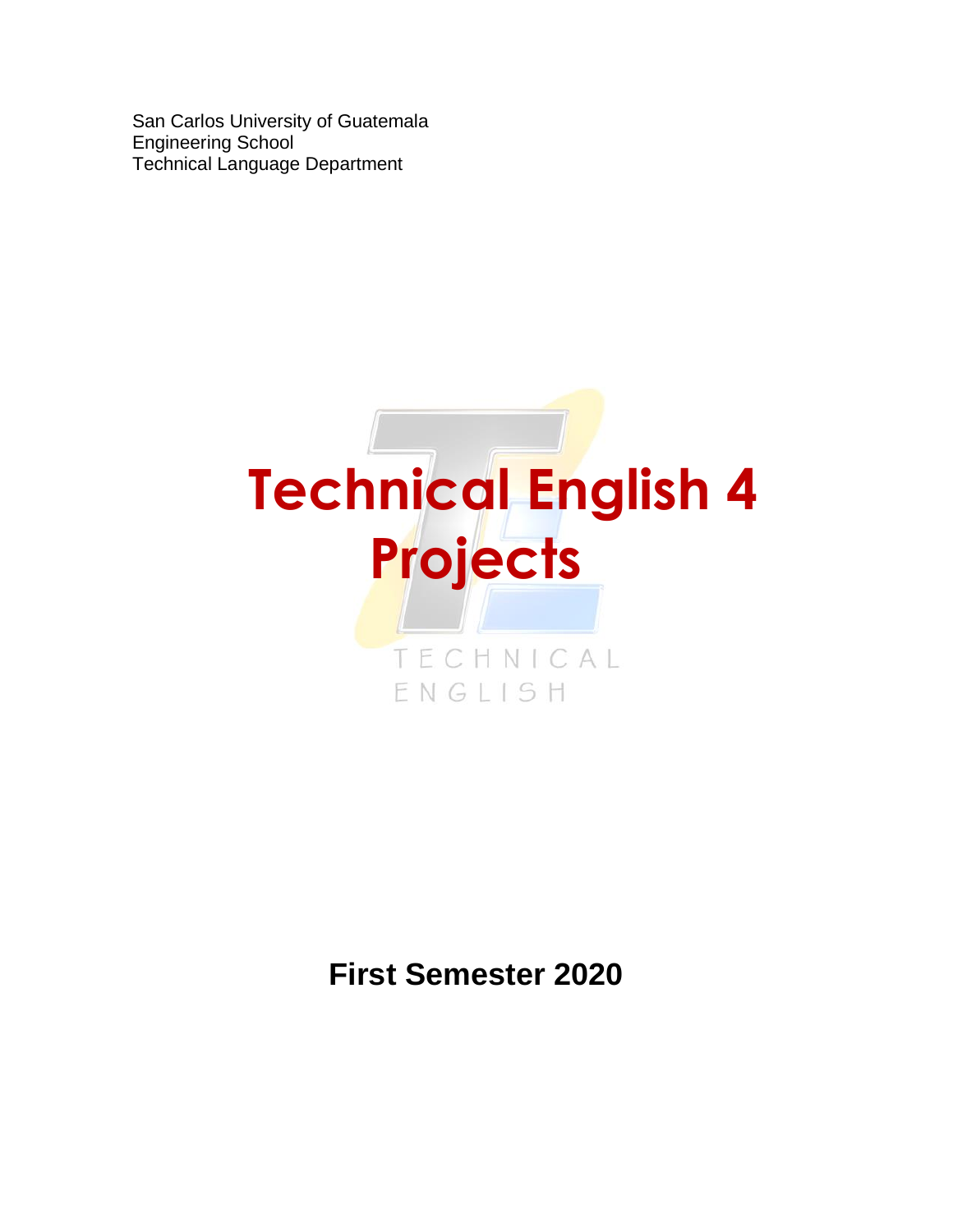



# **General Specifications**

The projects will be done **individually** or in **pairs** at most.

The date to submit the report in digital version (Word and PDF) and oral presentation (a YouTube link with a video) is February 2nd until midnight (one day before the exam). The digital report and YouTube link will be sent to the following mail:

## [ingles@ing.usac.edu.gt](mailto:ingles@ing.usac.edu.gt)

In the subject of the message of the mail students must include the following phrase: "Proficiency project, Technical English #", instead of the last symbol, place the number of course you are taking the exam about. In the body of the message place the names and ID's of all the member or members included in the project.

On the other hand, the written version of the report will be turned in during the exam (February 3rd) in a **letter size yellow folder** with fastener and a cover page identifying at least: name or names of the members, ID numbers (of the university), date, affiliation and the phrase "Proficiency project, Technical English #".

| Presentation              | / 15       |
|---------------------------|------------|
| Introduction              | / 15       |
| Objectives                | / 15       |
| State-of-the-art (Theory) | $\vert$ () |
| Conclusions               | / 15       |
| Annexes                   | 15         |
| References                |            |
| <b>Oral Presentation</b>  | -25        |

The following rubric must be included on the cover page:

You will choose ONLY ONE PROJECT according to your career (or the closest one) or your partner's career (in case you did it in pairs).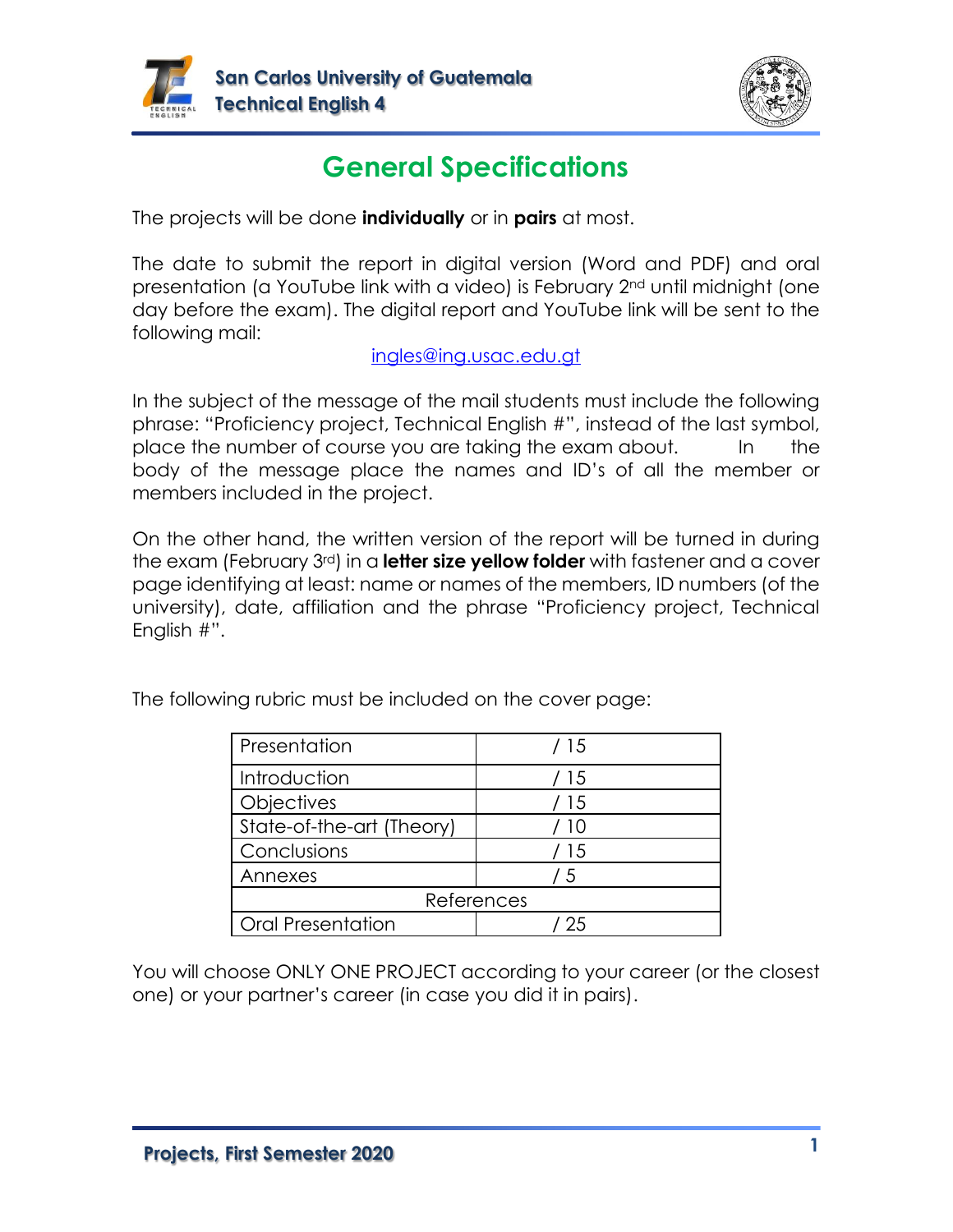



# **Civil Engineering**

**Topic:** Safety and Health Programs

**Project Name:** OSHA standards in construction projects

**Objective:** To get the notions of the standards that must be followed in order to preserve the integrity of employees by means of safety and health programs.

**General Description:** This project consists in visiting the Engineering Research Center (*Centro de Investigaciones de Ingeniería*) in order to identify the way in which that place puts into practice the fundamentals of the OSHA standards.

## **Procedure**

The students will have to visit the Engineering Research Center which is located in the annexed parking lot of our school. The purpose is to interview the authorities and find out how they keep their safety and health cautions and identify how much it is adapted to the OSHA standards.

In that laboratory several types of essays are made, so one of those has to be chosen and besides describing the process inherent, the students have to profoundly analyze every single work stations in order to determine what characteristics of Safety and Health are utilized and how much they are adapted to the OSHA standards.

## **Structure of the report**

- A written report. The minimum aspects to be covered are:
	- 1. Cover Page
	- 2. Index
	- 3. Introduction
	- 4. Objectives (one general and at least three specific)
	- 5. Theoretical and Practical Content (including pictures and quoting if necessary)
	- 6. Conclusions
	- 7. Annexes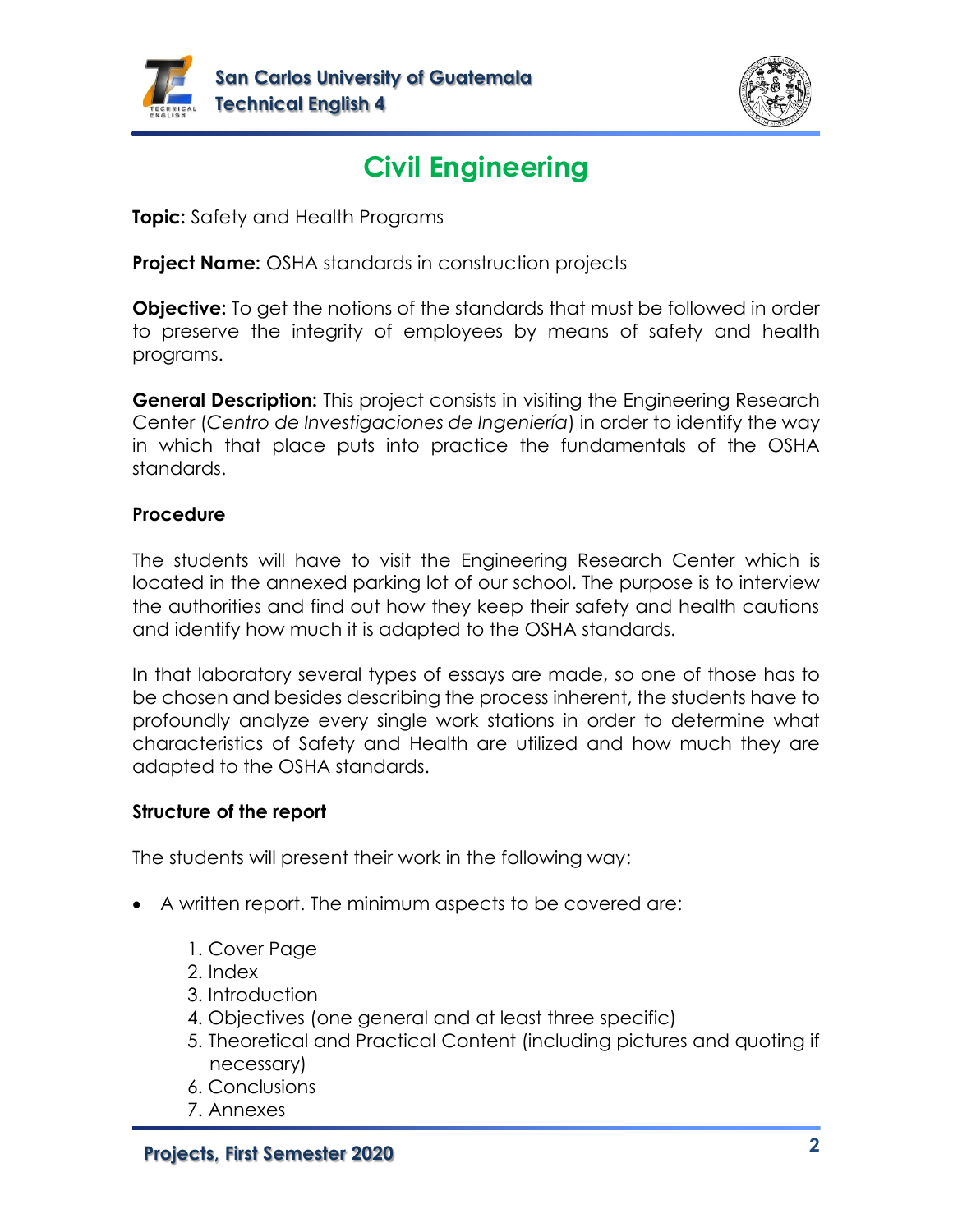



8. Bibliography or electronic references

• A video of the group members describing COMPLETELY in English the features that they found during the research, shooting the video in the Center facilities, at least one part of the recording.

|    | 1. Absorption                  | 11. Dermal         | 21. Noise                  |
|----|--------------------------------|--------------------|----------------------------|
|    | 2. Accident                    | 12. Ergonomics     | 22. Occupational<br>Safety |
|    | 3. Area sampling               | 13. Flammable      | 23. Radiation              |
| 4. | Biological agent 14. First Aid |                    | 24. Risk                   |
| 5. | Breathing zone                 | 15. Glare          | 25. Safety                 |
| 6. | Carcinogen                     | 16. Hazard         |                            |
|    | 7. Certified Member 17. Health |                    |                            |
|    | 8. Chemical                    | 18. Hypersensitive |                            |
| 9. | Contaminant                    | 19. Incident       |                            |
|    | 10. Corrosive                  | 20. Inhalation     |                            |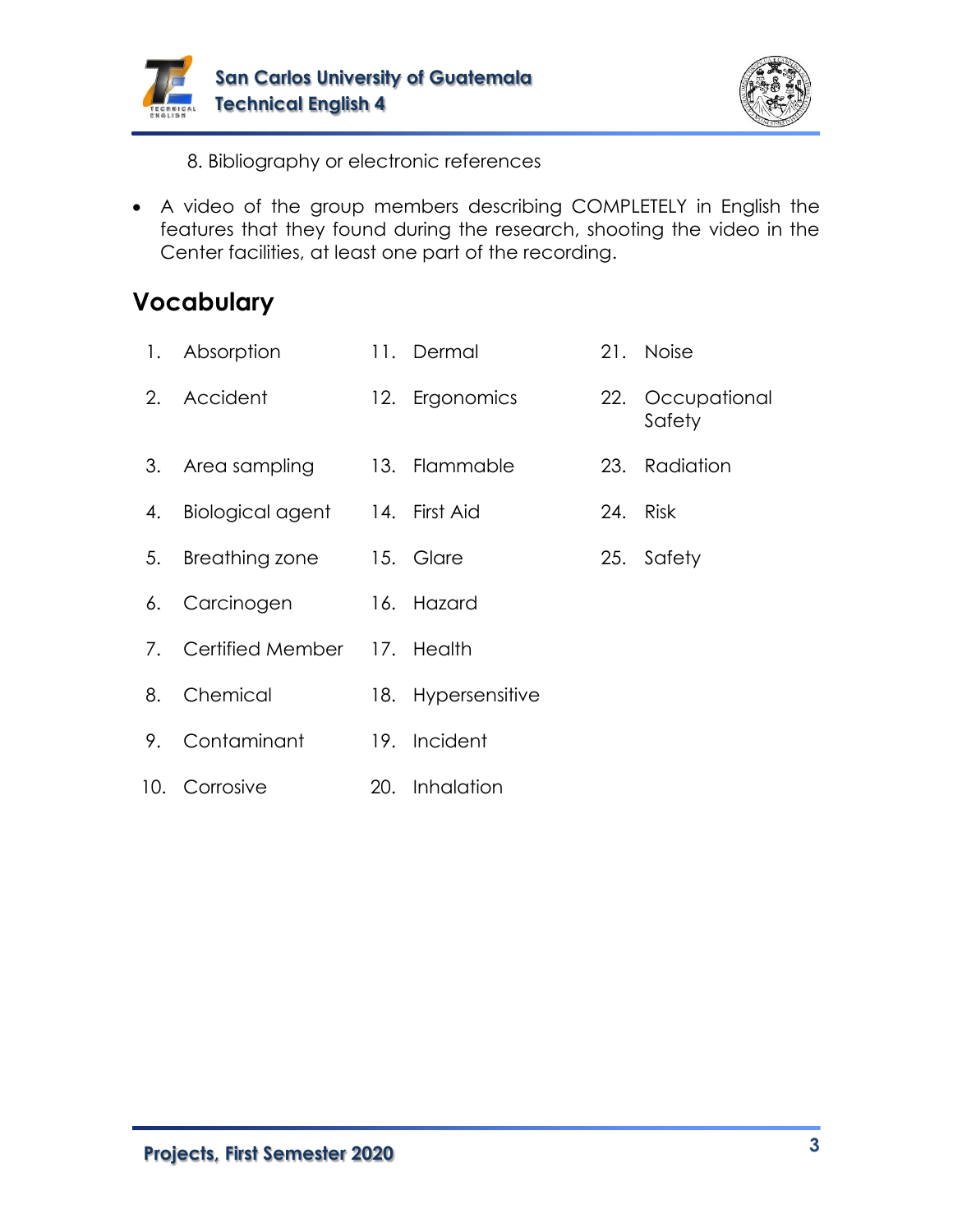



# **Industrial Engineering**

**Topic:** Control Charts

**Project Name:** Statistical Process Control Charts

**Objective:** To understand the way in which one of the Control Charts is helpful in the different industries, describing the necessary steps to be done in order to use them.

**General Description:** This project consists in choosing any type of product in an enterprise or small business in order to apply a statistical analysis using one of the types of control charts that are available.

## **Procedure**

The students have to research about the different types of control charts and they must include examples and theory of the investigation they made. Besides that, they have to choose one specific product of any type of industry in order to apply the theory and practice of one of the different types of control charts. The method of sampling can be used for this purpose or any another one considered to be applicable to the chosen product and the research that was made.

## **Structure of the report**

- A written report. The minimum aspects to be covered are:
	- 1. Cover Page
	- 2. Index
	- 3. Introduction
	- 4. Objectives (one general and at least three specific)
	- 5. Theoretical and Practical Content (including pictures and quoting if necessary)
	- 6. Conclusions
	- 7. Annexes
	- 8. Bibliography or electronic references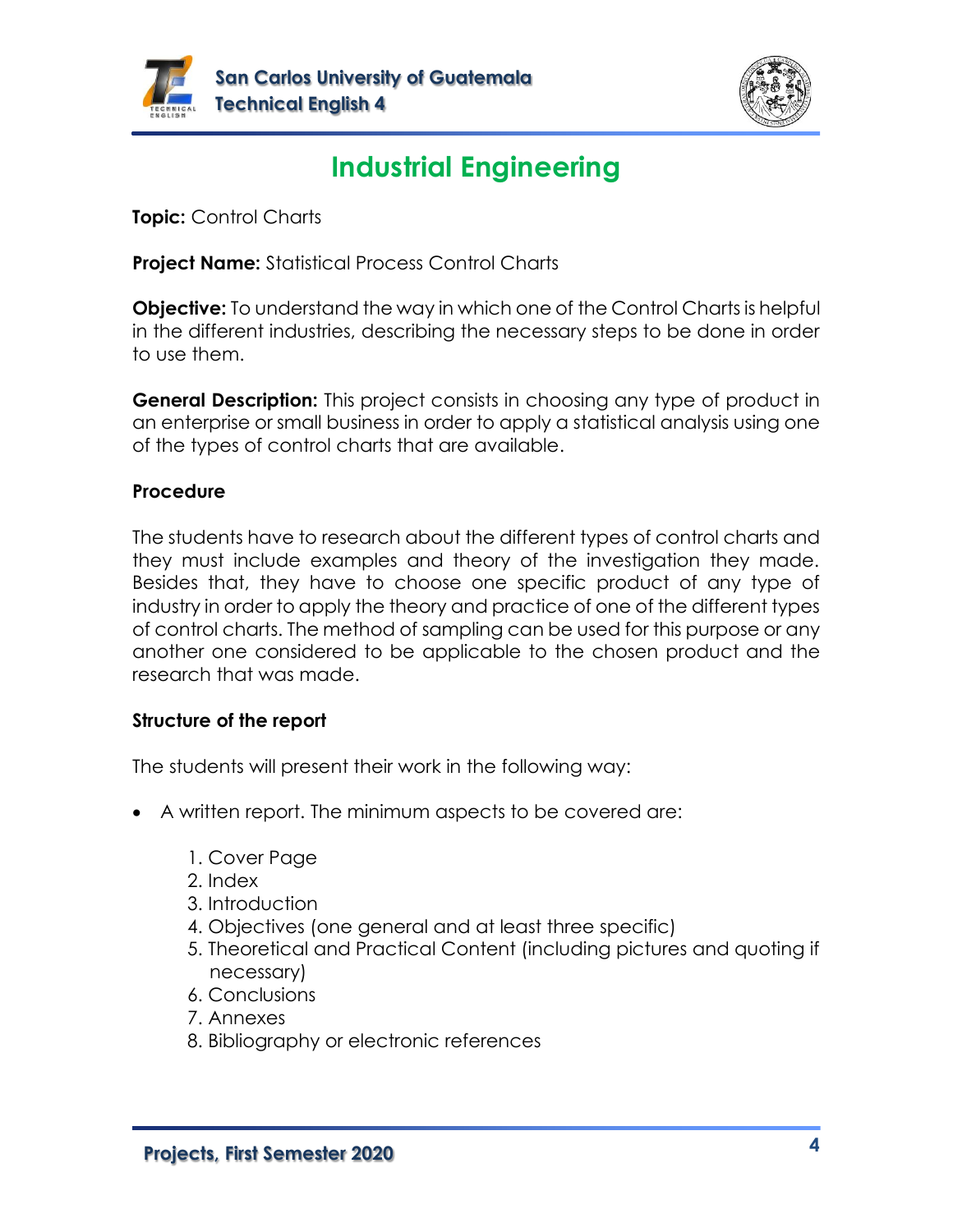



• A video of the group members describing COMPLETELY in English the type of Control Chart that was selected, as well as the way in which the theory was put into practice with the chosen product.

| $\mathbf{1}$ . | Average                  |     | 11. Median            |     | 21. Variables               |
|----------------|--------------------------|-----|-----------------------|-----|-----------------------------|
| 2.             | Confidence<br>Interval   |     | 12. Mode              |     | 22. P Control Charts        |
| 3.             | Continual<br>improvement |     | 13. Moving range      |     | 23. NP Control Charts       |
| 4.             | Control chart            |     | 14. Nonconformity     | 24. | X-bar & R Control<br>Charts |
| 5.             | Control limit            |     | 15. P Control Charts  | 25. | X-bar & S Control<br>Charts |
| 6.             | Convenience<br>sampling  |     | 16. Population        |     |                             |
| 7.             | C - Control Chart        |     | 17. Range             |     |                             |
| 8.             | Correlation              | 18. | Standard<br>Deviation |     |                             |
| 9.             | Individual               |     | 19. Stratification    |     |                             |
| 10.            | Mean                     | 20. | Trends                |     |                             |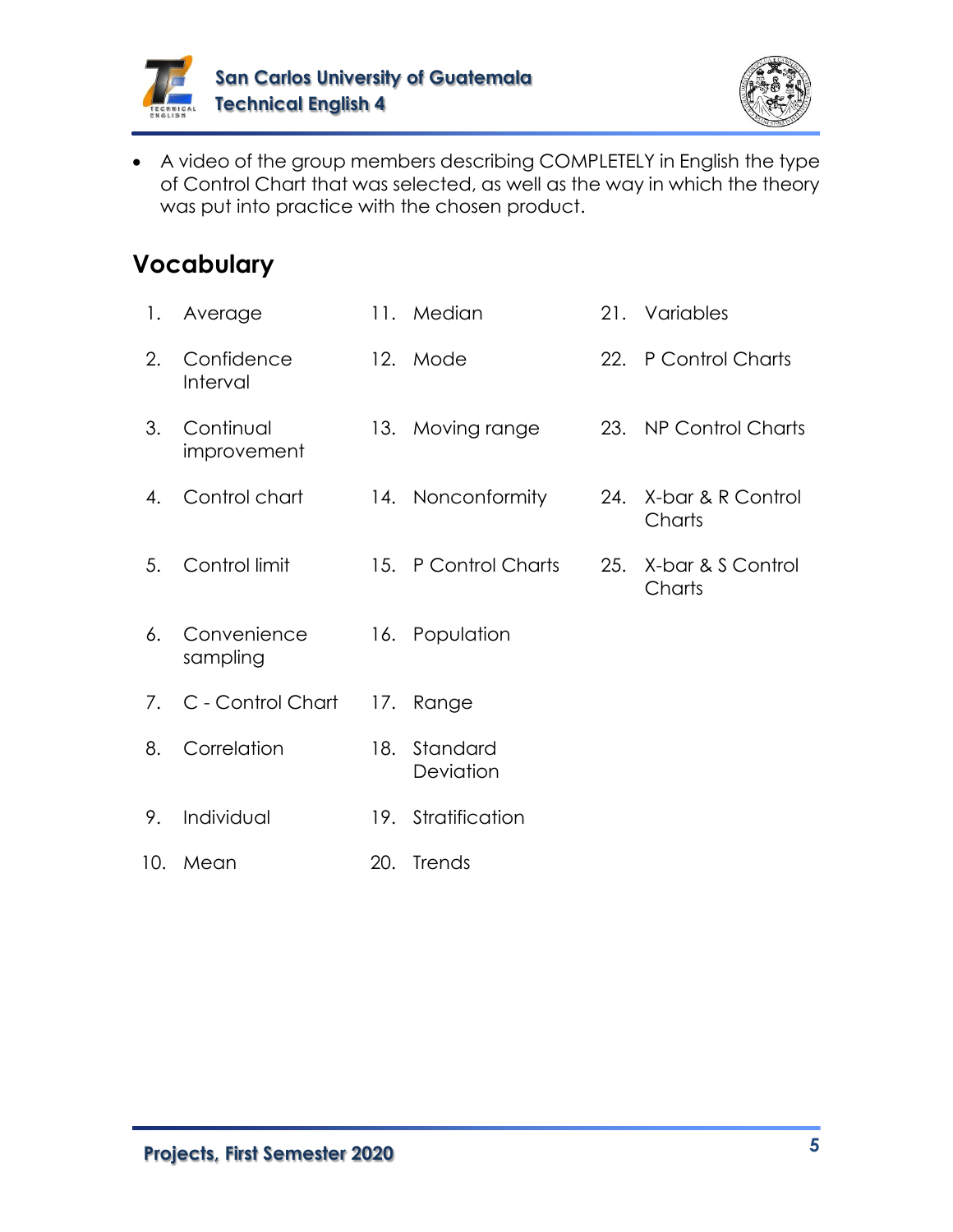



# **Science and Systems Engineering**

**Topic:** Business Administration

**Project Name:** E-business proposal

**Objective:** To have the necessary knowledge concerning the structure of an E-business.

**General Description:** This project consists in proposing the different components of an E-business applied to a specific industry.

## **Procedure**

The students have to investigate the different aspects that have to be considered in order to offer an E-business (hosting, suite, domain name, payment and charge method, etc.)

The study body has to choose one type of industry where E-business is ideally applied. The previous choice will be evaluated by the professor and afterwards approved or rejected (in the last case, another proposal will be presented by the students), depending on how applicable it is.

Additionally, a template of the project has to be included as an example of a hypothetical E-business. It is important to keep in mind that E-business IS DIFFERENT than E-commerce.

## **Structure of the report**

- A written report. The minimum aspects to be covered are:
	- 1. Cover Page
	- 2. Index
	- 3. Introduction
	- 4. Objectives (one general and at least three specific)
	- 5. Theoretical and Practical Content (including pictures and quoting if necessary)
	- 6. Conclusions
	- 7. Annexes
	- 8. Bibliography or electronic references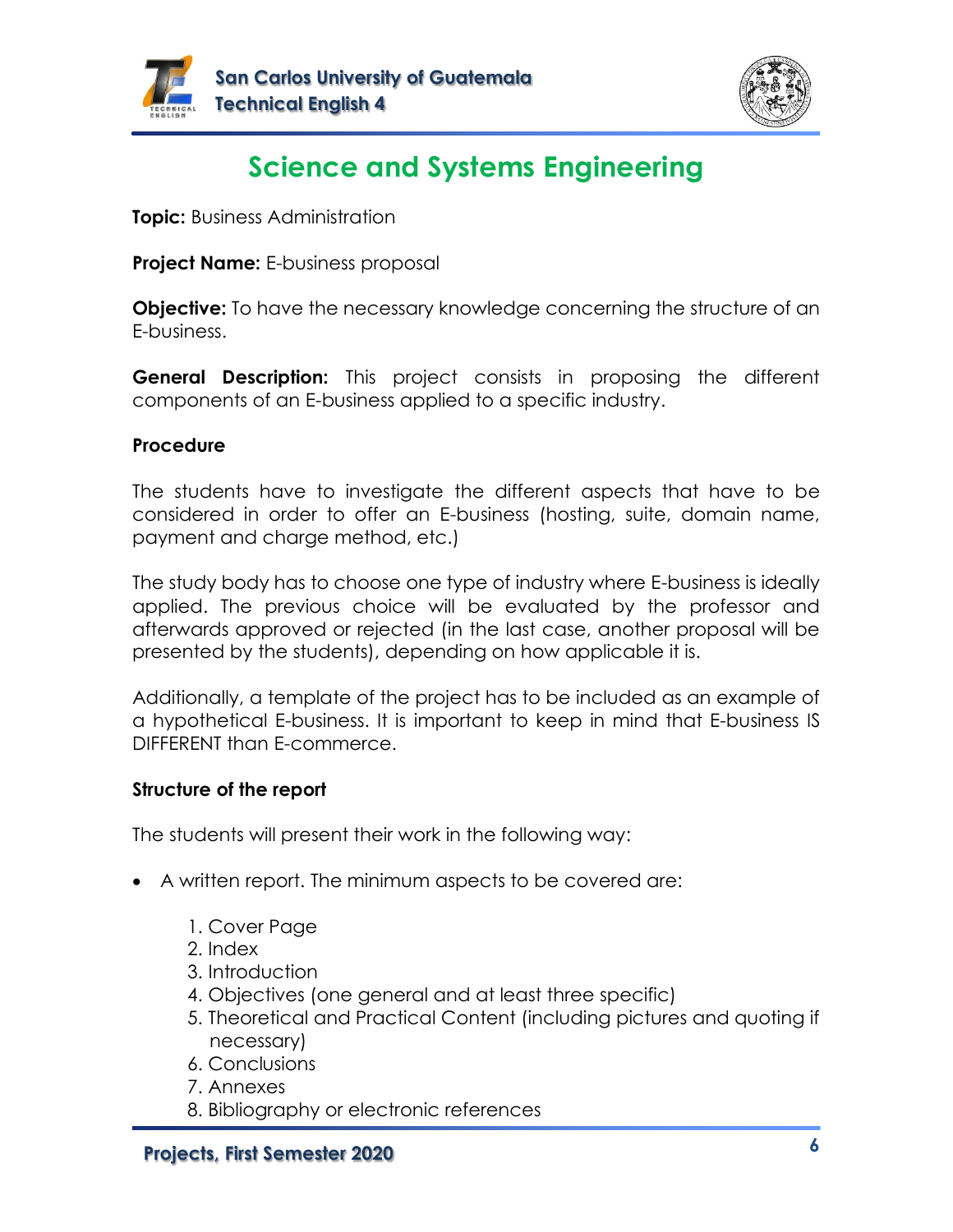



• A video of the group members describing COMPLETELY in English the components that were taken in consideration as part of an E-business, as well as the description of the sequence in which the E-commerce works.

| 1. | Alias                                     |     | 11. Domain name                  | 21. | Search Engine<br>Optimization     |
|----|-------------------------------------------|-----|----------------------------------|-----|-----------------------------------|
| 2. | Applet                                    |     | 12. Encryption                   | 22. | Server                            |
| 3. | Application<br>Program Interface<br>(API) |     | 13. Ethernet                     |     | 23. TCP/IP                        |
| 4. | Authentication                            | 14. | File transfer<br>protocol        | 24. | Uniform Resource<br>Locator (URL) |
| 5. | B <sub>2</sub> B                          | 15. | Firewall                         | 25. | Virtual Private<br>Network (VPN)  |
| 6. | <b>Bandwidth</b>                          |     | 16. Gateway                      |     |                                   |
| 7. | <b>Browser</b>                            |     | 17. Host                         |     |                                   |
| 8. | C2B                                       |     | 18. IP Number                    |     |                                   |
| 9. | Catalog                                   |     | 19. Local Area<br><b>Network</b> |     |                                   |
|    | 10. Cookie                                |     | 20. Login                        |     |                                   |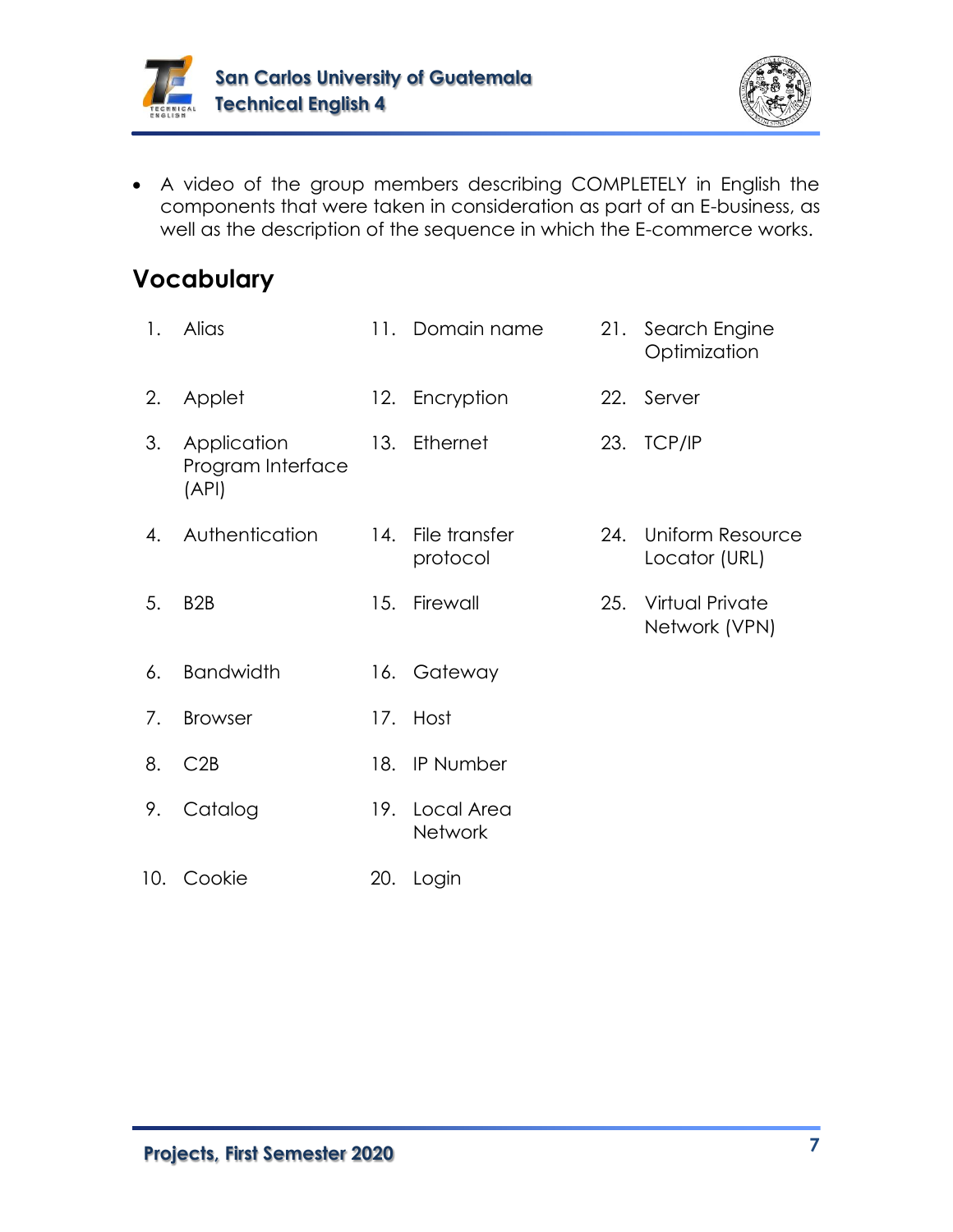



# **Chemical/Environmental Engineering**

**Topic:** ISO 9000 Quality Management

**Project Name:** ISO 9000 Quality Management in Chemistry Labs

**Objective:** To determine the level of adherence of the different chemistry laboratories in Engineering School to the ISO 9000 Quality Management regulations.

**General Description:** This project consists in researching the level of adaptation of the different Chemistry laboratories of Engineering School to the standards of the ISO 9000 Quality Managements norms, so as to report that level and propose an improvement in the area.

## **Procedure**

The students have to visit the different chemistry laboratories in Engineering School, covering the different areas such as: basic chemistry (*química básica*), physical chemistry (*fisicoquímica*) and unit operations (*operaciones unitarias*), in order to determine the level of adaptation of those places to the ISO 9000 Quality Management norms.

All the research has to be expressed through data collection concerning the subject previously mentioned. Regardless of the level of adaptation encountered, there will be a report that gathers all the interviews, sequences, and activities that were implied in the process.

In case of finding an absence of almost null adaptation of the norms, the purpose will be to elaborate a proposal of aspects to be improved by the different laboratory authorities so that the attainment of an adequate level becomes easier.

#### **Structure of the report**

- A written report. The minimum aspects to be covered are:
	- 1. Cover Page 2. Index 3. Introduction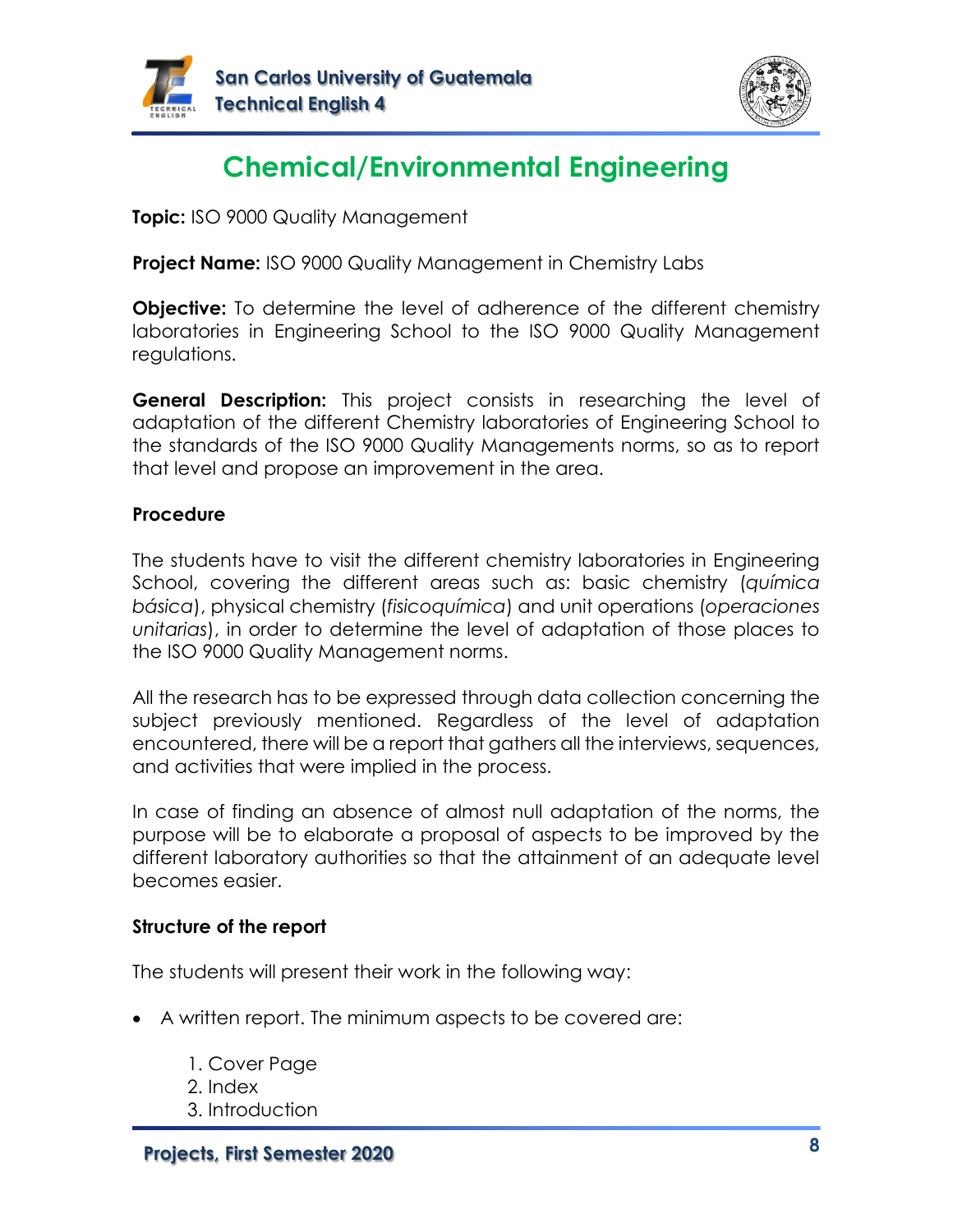



- 4. Objectives (one general and at least three specific)
- 5. Theoretical and Practical Content (including pictures and quoting if necessary)
- 6. Conclusions
- 7. Annexes
- 8. Bibliography or electronic references
- A video of the group members describing COMPLETELY in English the data collection and the recommendations regarding the ISO 9000 Quality Management regulations inside the mentioned laboratories.

| 1. | Audit                    |     | 11. Monitoring            | 21. Supplier     |
|----|--------------------------|-----|---------------------------|------------------|
|    | 2. Audit program         |     | 12. Output                | 22. System       |
| 3. | Complaint                |     | 13. Outsource             | 23. Traceability |
| 4. | Conformity               |     | 14. Performance           | 24. Validation   |
| 5. | Continual<br>improvement |     | 15. Policy                | 25. Verification |
| 6. | Customer<br>satisfaction |     | 16. Provider              |                  |
| 7. | <b>Effectiveness</b>     |     | 17. Quality<br>management |                  |
| 8. | Feedback                 | 18. | Regulatory<br>requirement |                  |
| 9. | Innovation               |     | 19. Risk                  |                  |
|    | 10. Measurement          |     | 20. Service               |                  |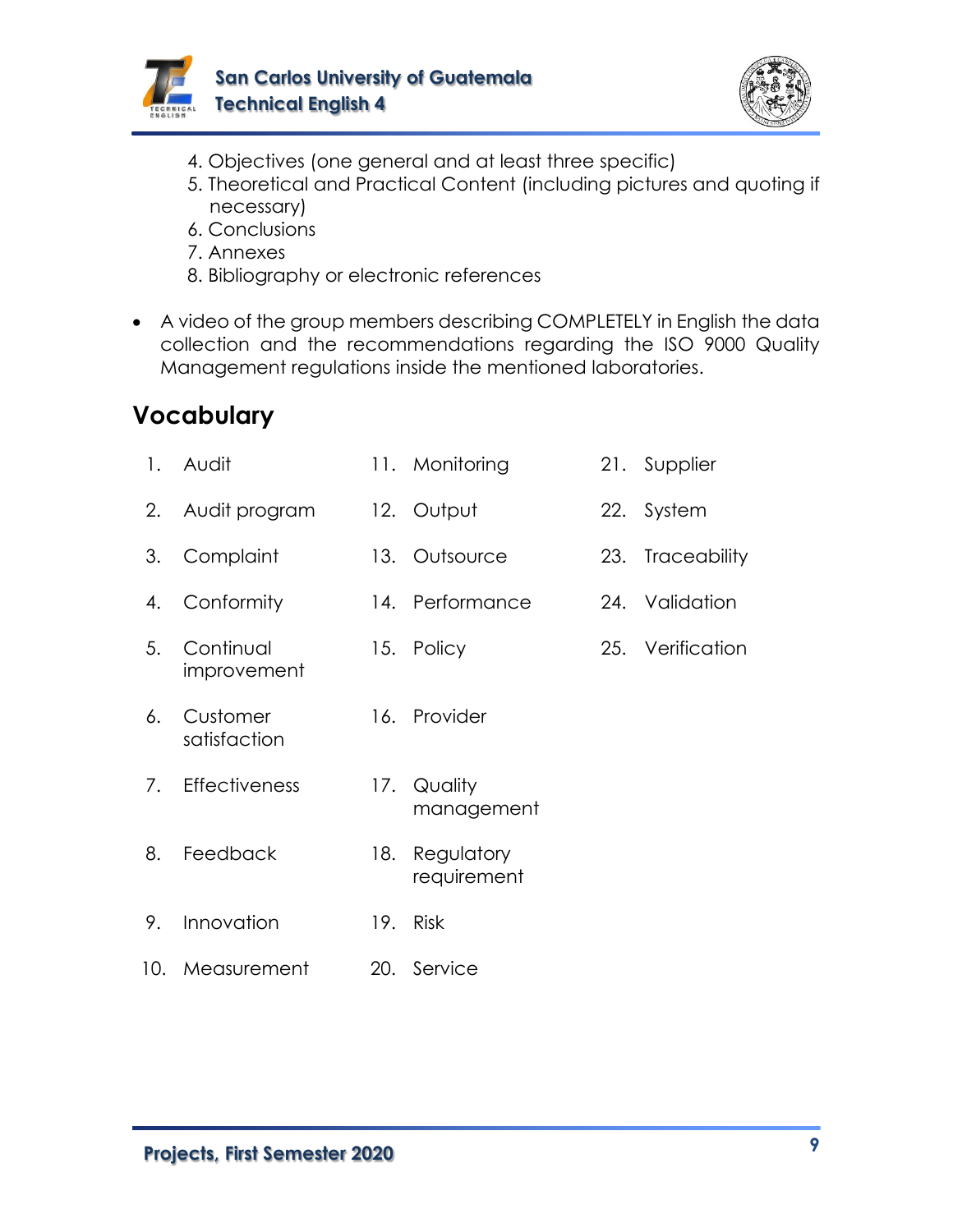



# **Electrical/Electronic Engineering**

**Topic:** Non-classical Management Tools

**Project Name:** Non-classical Management tools in the Electrical/Electronic industry

**Objective:** To choose one specific electrical or electronic type of business as if the students were the owners, in order to apply non-classical management tools knowledge.

**General Description:** This project consists in choosing one type of specific electrical or electronic business in order to identify and theoretically justify in which cases applying non-classical management tools will ease and favor the chosen business.

## **Procedure**

Students have to research among the different types of electrical/electronic industries depending on their careers, and pick one of them in order to:

1. Identify what functions of the enterprise can be developed in a better way utilizing outsourcing. Students must justify the reasons why they would utilize outsourcing instead of the own administration.

2. Choose one or more successful and international enterprises that can be used as a benchmarking adequate reference, and justify why and how the chosen enterprise can adapt and reach the ideal circumstances of the big reference.

3. Considering the enterprise's purposes, describe in which cases strategic alliances are going to be beneficial for the enterprise you chose. You should analyze the following aspects: strategy development, partner assessment, contract negotiation, alliance operation and alliance termination.

4. Research other types of non-classical tools and justify in which cases they would be advantageous for electrical/electronic specific functions such as: classifying components, connecting devices, etc. (*Suggestions:* empowerment, coaching, JIT, outplacement, etc.)

#### **Structure of the report**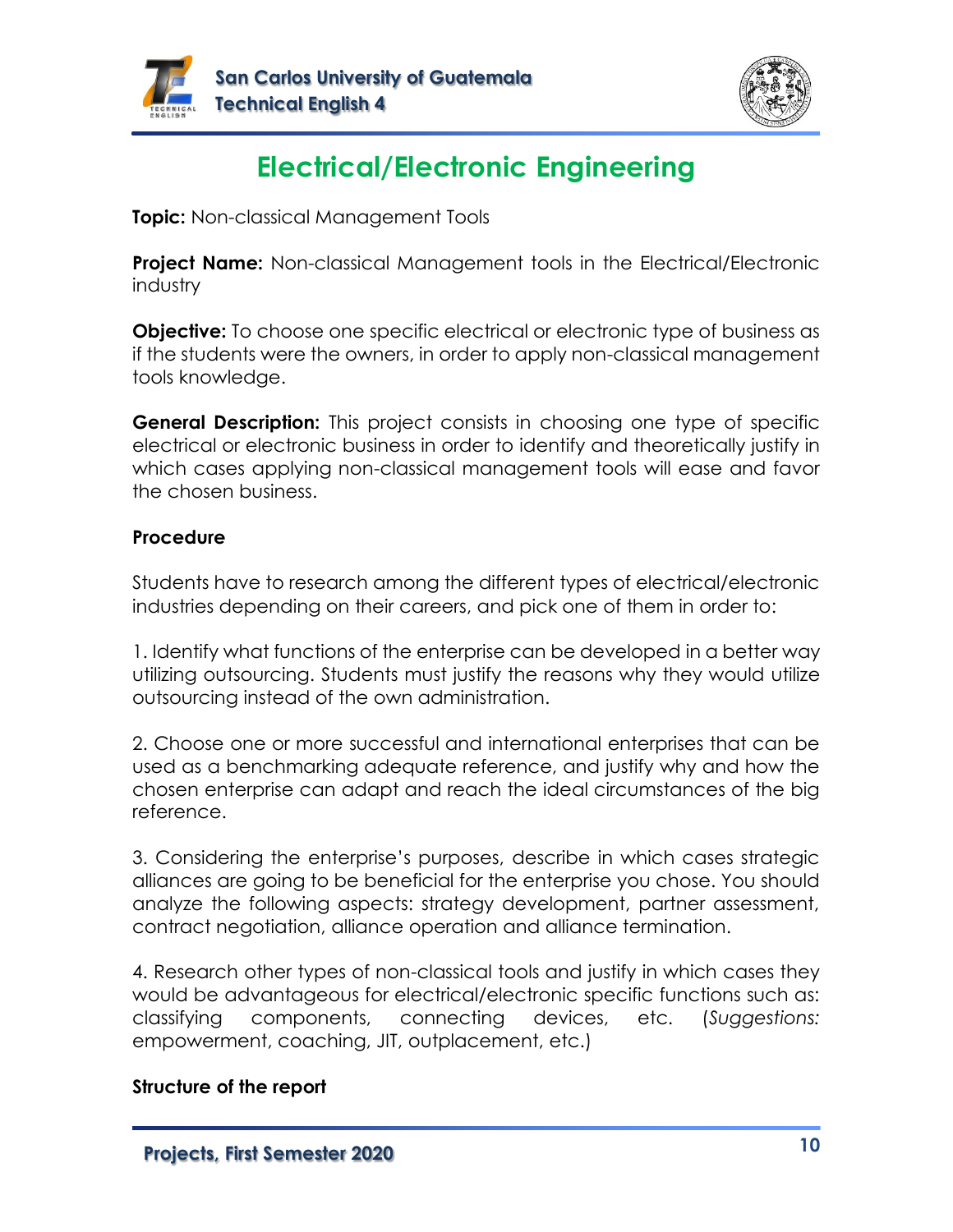



The students will present their work in the following way:

- A written report. The minimum aspects to be covered are:
	- 1. Cover Page
	- 2. Index
	- 3. Introduction
	- 4. Objectives (one general and at least three specific)
	- 5. Theoretical and Practical Content (including pictures and quoting if necessary)
	- 6. Conclusions
	- 7. Annexes
	- 8. Bibliography or electronic references
- A video of the group members describing COMPLETELY in English the functions of the enterprise they chose, as well as the structured way in which they determined the convenience of hypothetically adopting the non-classical tools as described in the procedure.

| 1. | Benchmarker                       | 11. File sharing                              | 21. Performance   |
|----|-----------------------------------|-----------------------------------------------|-------------------|
| 2. | <b>Benchmarkee</b>                | 12. Flowchart                                 | 22. Quality       |
| 3. | Code of conduct 13. Globalization |                                               | 23. Reengineering |
| 4. | Competitive                       | 14. Groupware                                 | 24. Stakeholder   |
| 5. |                                   | Core competency 15. Implementation 25. Survey |                   |
| 6. | Economic<br>Productivity          | 16. Internal<br>benchmarking                  |                   |
| 7. | <b>Effectiveness</b>              | 17. Key business<br>process                   |                   |
| 8. | Efficiency                        | 18. Leadership                                |                   |
| 9. | Enabler                           | 19. Metrics                                   |                   |
|    | 10. Entitlement                   | 20. Partner                                   |                   |
|    |                                   |                                               |                   |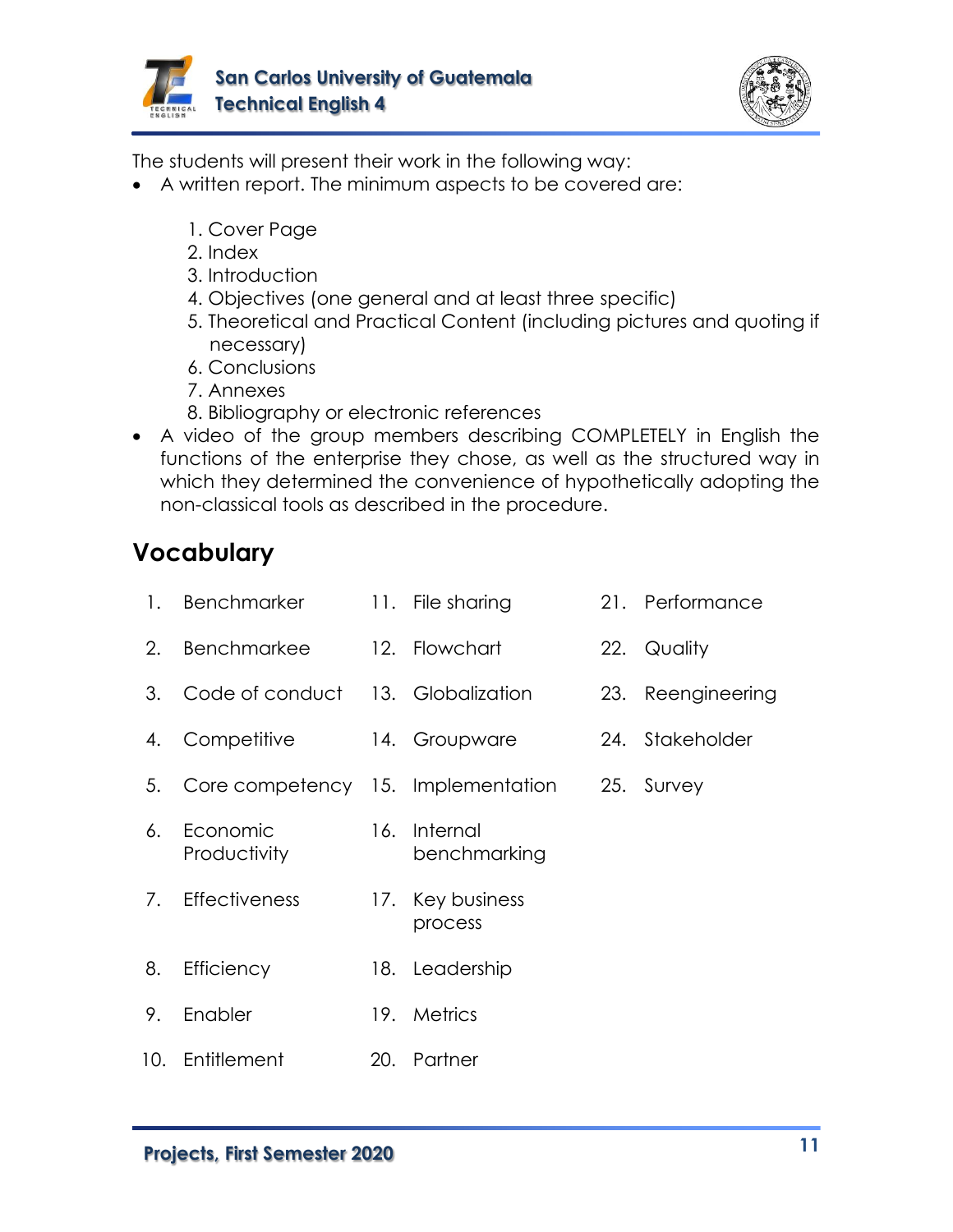



# **Mechanical Engineering**

**Topic:** Flowcharts

**Project Name:** Manufacturing processes flowcharts

**Objective:** To apply flowcharts in different manufacturing processes.

**General Description:** This project consists in choosing at least three different manufacturing processes in order to describe them verbally and afterwards proposing flowcharts for them.

## **Procedure**

The students must review about the different manufacturing processes that they have studied (involving different machines), and then choosing at least three of them applied to specific types of products which are produced in industries.

Likewise, students have to verbally describe the three (or more) processes in a logical sequence, fist stating the final product where the processes are applied.

Finally, and the most important part is to elaborate the respective flowcharts of all the processes clearly describing the actions and decisions that must be made in order to assure the correct manufacture or assembly of the final product.

## **Structure of the report**

- A written report. The minimum aspects to be covered are:
	- 1. Cover Page
	- 2. Index
	- 3. Introduction
	- 4. Objectives (one general and at least three specific)
	- 5. Theoretical and Practical Content (including pictures and quoting if necessary)
	- 6. Conclusions
	- 7. Annexes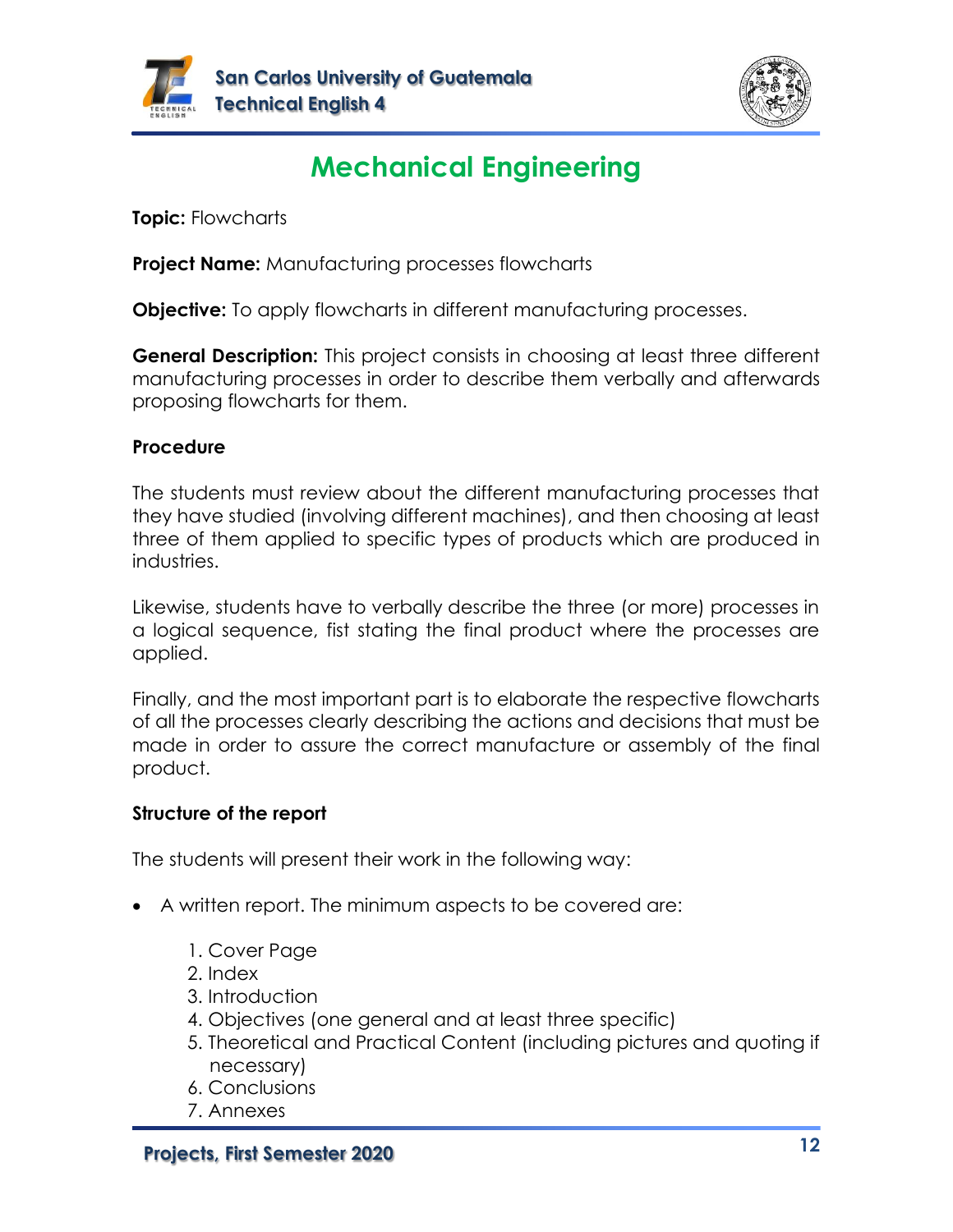



8. Bibliography or electronic references

• A video of the group members describing COMPLETELY in English the final products of the selected processes, a summary of the processes and the description of the elaborated flowcharts.

| $\mathbf{1}$ . | Process               |     | 11. Off-page<br>connector             |     | 21. Card                    |
|----------------|-----------------------|-----|---------------------------------------|-----|-----------------------------|
| 2.             | Predefined<br>process |     | 12. Storage                           |     | 22. Punched tape            |
| 3.             | Alternate process     |     | 13. Extract                           |     | 23. Stored data             |
| 4.             | Delay                 |     | 14. Or (logical<br>symbol)            | 24. | Magnetic Disk<br>(Database) |
| 5.             | Preparation           | 15. | Summing junction 25. Internal storage |     |                             |
| 6.             | Manual operation      | 16. | Data<br>(Input/Output)                |     |                             |
| 7.             | Flow line             |     | 17. Document                          |     |                             |
| 8.             | Terminator            |     | 18. Multi-document                    |     |                             |
| 9.             | Decision              |     | 19. Display                           |     |                             |
| 10.            | Inspection            |     | 20. Manual imput                      |     |                             |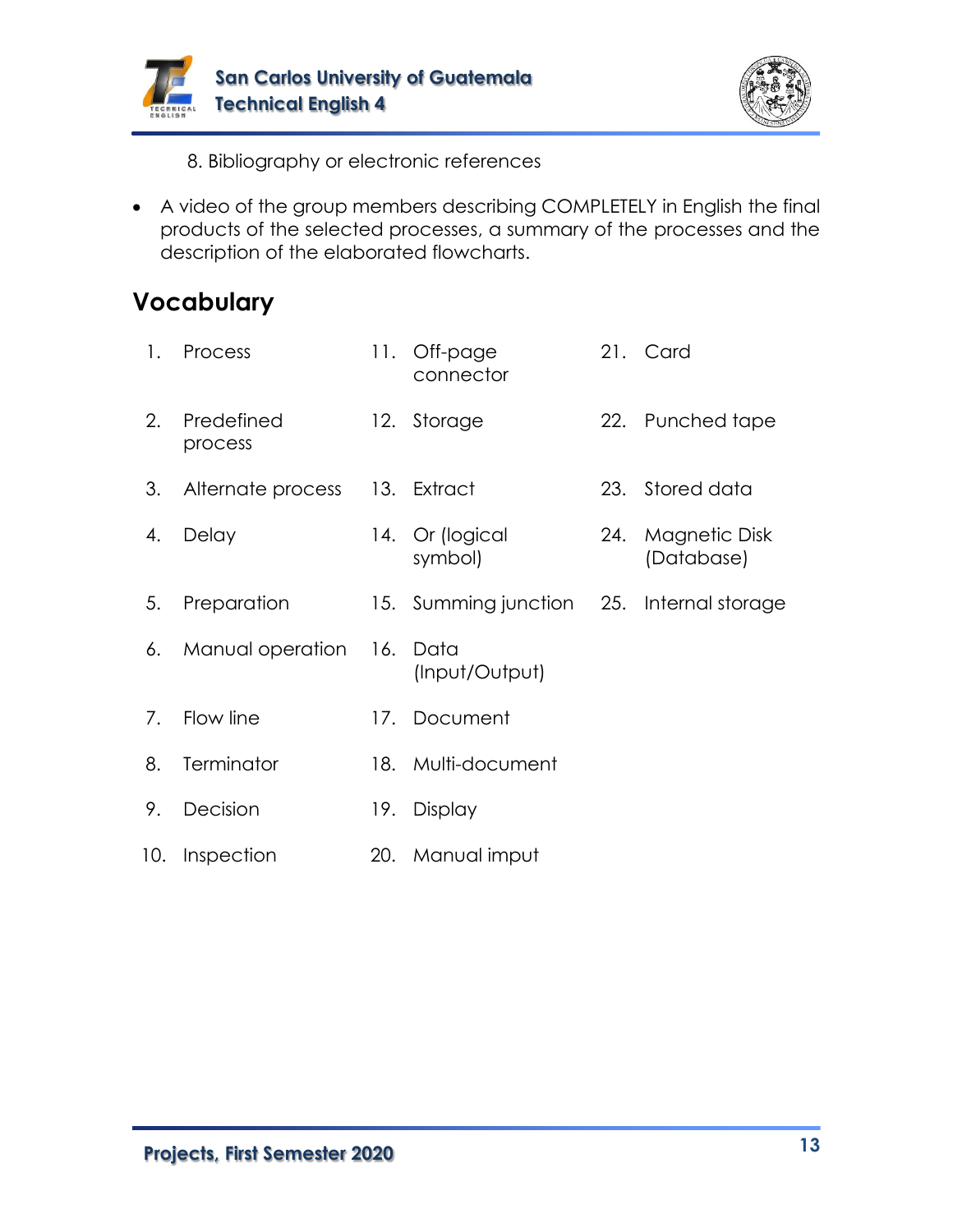



# **Math and Physics Bachelor Degrees**

**Topic:** Marketing plan

**Project Name:** Individual job market promotion

**Objective:** To write a marketing plan with the purpose of strengthening the reputation of the career.

**General Description:** This project consists in elaborating a marketing plan with the purpose of showing the strengths and advantages of hiring professionals of these careers.

## **Procedure**

The students have to elaborate a structured marketing plan of their careers. They have to respect and comply with the stages of a marketing plan shown in the booklet, which in summary are:

- 1. Situation Analysis and Marketing Audit
- 2. Set marketing objectives
- 3. Stage three: Describe your target market
- 4. Marketing tactics
- 5. Marketing controls

Additionally, since an individual can be classified as a small business, students have to cover and describe all the seven aspects outlined in the booklet.

## **Structure of the report**

- A written report. The minimum aspects to be covered are:
	- 1. Cover Page
	- 2. Index
	- 3. Introduction
	- 4. Objectives (one general and at least three specific)
	- 5. Theoretical and Practical Content (including pictures and quoting if necessary)
	- 6. Conclusions
	- 7. Annexes